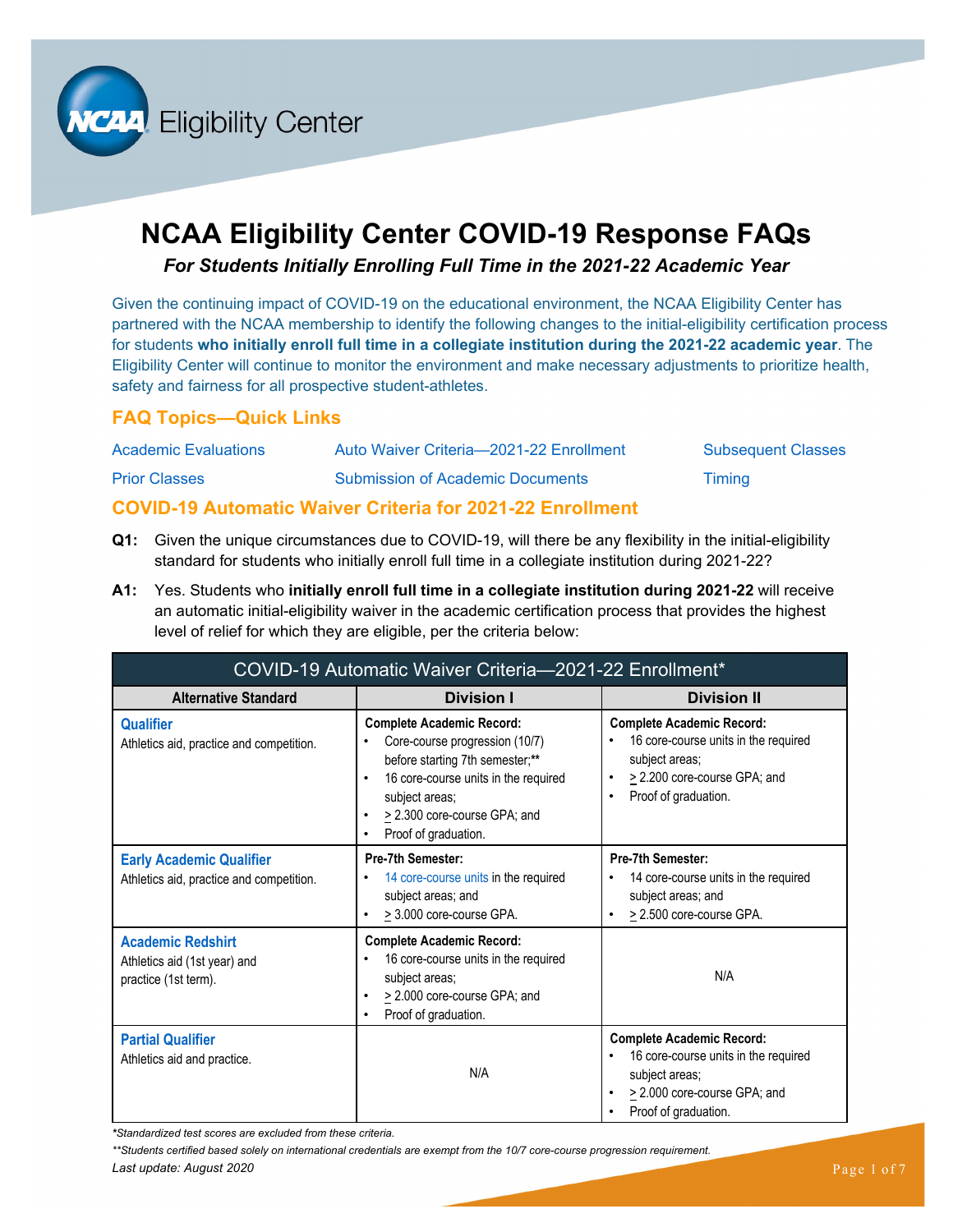The following chart provides a quick reference for each division and the COVID-19 Automatic Waiver criteria for 2021-22 enrollment, as shown in the chart above.



*\*Standardized test scores are excluded from these criteria.*

*\*\*Students certified based solely on international credentials are exempt from the 10/7 core-course progression requirement.*

- **Q2**: If students meet the COVID-19 Automatic Waiver [criteria for 2021-22 enrollment](#page-0-1) but also present a non-qualifying standardized test score, will they still receive the automatic waiver?
- **A2**: Yes. Standardized test scores are not included in the COVID-19 Automatic Waiver criteria for 2021- 22 enrollment.
- **Q3**: How will the COVID-19 Automatic Waiver for 2021-22 enrollment appear in the student's Eligibility Center account?
- **A3**: For students who meet the alternative [Qualifier or Early Academic Qualifier](#page-0-1) standard, their Eligibility Center account will show Final Nonqualifier status with "COVID-19 Automatic Waiver Approved" in the "Academic Status" field (*see below*):

| <b>DIVISION I</b><br>Academic Status    | <b>Amateur Status</b>        | <b>DIVISION II</b><br>Academic Status   | <b>Amateur Status</b>        |
|-----------------------------------------|------------------------------|-----------------------------------------|------------------------------|
| <b>Final Nongualifier</b>               | <b>Preliminary Certified</b> | <b>Final Nongualifier</b>               | <b>Preliminary Certified</b> |
| (Covid-19 Automatic<br>Waiver Approved) |                              | (Covid-19 Automatic<br>Waiver Approved) |                              |

#### **DIVISION I ACADEMIC STATUS Final Nongualifier**

Covid-19 Automatic Waiver Approved

You are immediately eligible to receive athletics aid, practice and compete. Contact your institution's Compliance Department for details.

#### **DIVISION II ACADEMIC STATUS Final Nonqualifier**

Covid-19 Automatic Waiver Approved

You are immediately eligible to receive athletics aid, practice and compete. Contact your institution's Compliance Department for details.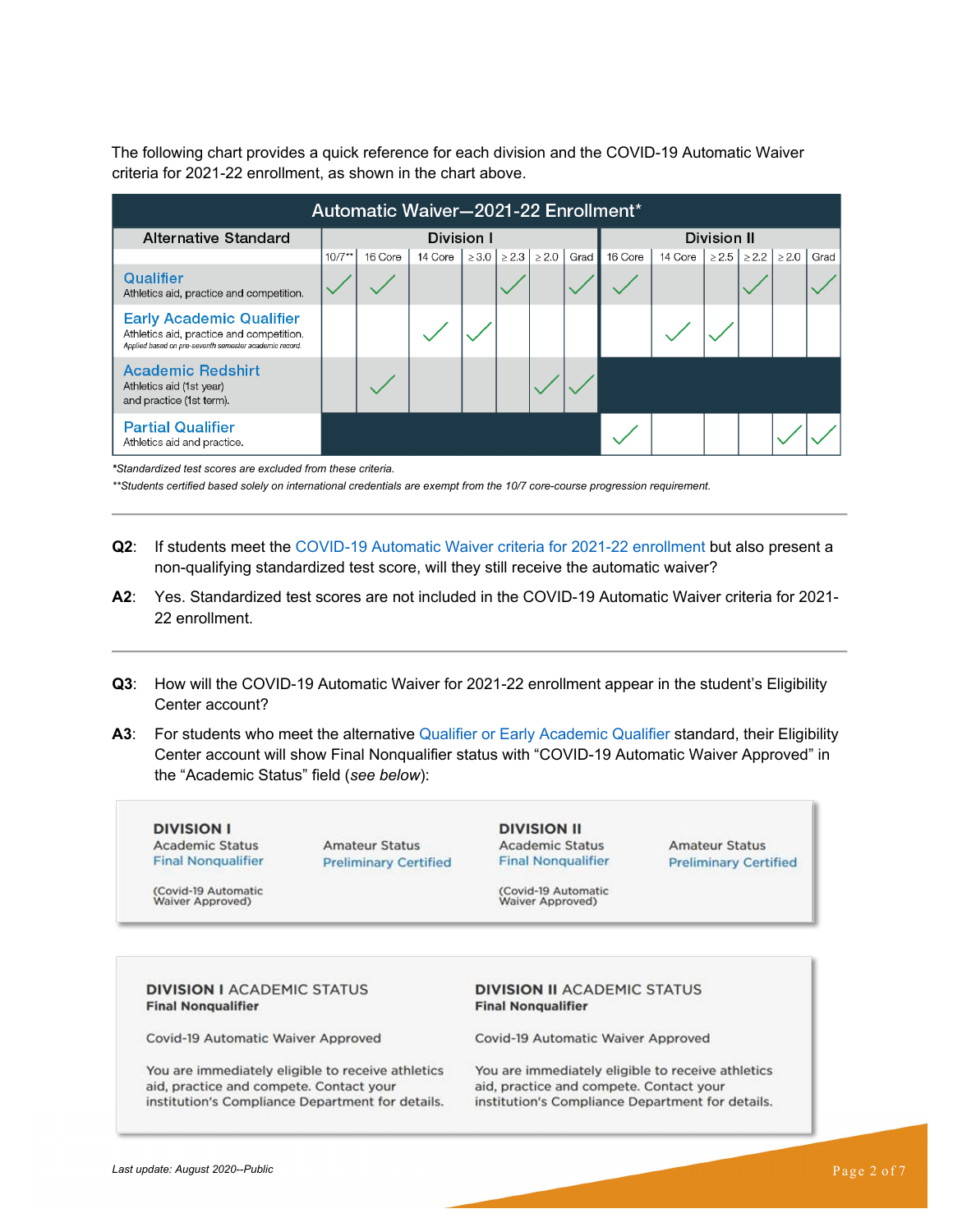For students who meet the alternative [Academic Redshirt](#page-0-2) (DI) or [Partial Qualifier](#page-0-2) (DII) standard, their Eligibility Center account will show "Final Nonqualifier" status with "Partial COVID-19 Waiver – Aid: 1st yr & Practice: 1st term" for DI or "Partial COVID-19 Waiver – Athletics Aid and Practice" for DII in the Academic Status field (*see below*):

| <b>DIVISION I</b><br>Academic Status<br><b>Final Nongualifier</b>                                                                                                                                        | <b>Amateur Status</b><br><b>Preliminary Certified</b> | <b>DIVISION II</b><br><b>Academic Status</b><br><b>Final Nongualifier</b>                                                                                                             | <b>Amateur Status</b><br><b>Preliminary Certified</b> |
|----------------------------------------------------------------------------------------------------------------------------------------------------------------------------------------------------------|-------------------------------------------------------|---------------------------------------------------------------------------------------------------------------------------------------------------------------------------------------|-------------------------------------------------------|
| (Partial COVID-19 Waiver -<br>Aid: 1st yr & Practice: 1st<br>term)                                                                                                                                       |                                                       | (Partial COVID-19 Waiver -<br>Athletics Aid and Practice)                                                                                                                             |                                                       |
| <b>DIVISION I ACADEMIC STATUS</b><br><b>Final Nongualifier</b>                                                                                                                                           |                                                       | <b>DIVISION II ACADEMIC STATUS</b><br><b>Final Nongualifier</b>                                                                                                                       |                                                       |
| Partial COVID-19 Waiver - Aid: 1st yr & Practice:<br>1st term                                                                                                                                            |                                                       | Partial COVID-19 Waiver - Athletics Aid and<br>Practice                                                                                                                               |                                                       |
| You are immediately eligible to receive athletics<br>aid in your first year and practice in your first<br>term of full-time enrollment. Contact your<br>institution's Compliance Department for details. |                                                       | You are immediately eligible to receive athletics<br>aid and practice in your first year of full-time<br>enrollment. Contact your institution's<br>Compliance Department for details. |                                                       |

**Q4**: Will homeschool students be eligible to meet the [COVID-19 Automatic Waiver](#page-0-1) criteria for [2021-22 enrollment?](#page-0-1)

#### <span id="page-2-0"></span>**A4**: Yes.

### **Timing**

- **Q5**: Will students who have already received an academic evaluation be re-evaluated to determine if they meet [COVID-19 Automatic Waiver](#page-0-1) criteria for 2021-22 enrollment?
- **A5**: Yes. Once programming is complete, the Eligibility Center will apply the [COVID-19 Automatic](#page-0-1)  Waiver criteria [for 2021-22 enrollment](#page-0-1) to all students who initially enroll full time in 2020-21 *or* 2021-22 and have already received an academic evaluation. We are targeting August 19, 2020, to begin applying the COVID-19 Automatic Waiver criteria for 2021-22 enrollment to these students' accounts.
- **Q6**: When will the Eligibility Center begin applying [COVID-19 Automatic Waiver](#page-0-1) criteria for 2021-22 [enrollment](#page-0-1) to students who initially enroll full time in 2021-22 and have not previously received an academic evaluation?
- **A6**: The [COVID-19 Automatic Waiver](#page-0-1) for 2021-22 enrollment may be provided at any time the studentathlete's Eligibility Center account is evaluated, either via a preliminary or final certification. We are targeting September 1, 2020, to begin applying the COVID-19 Automatic Waiver criteria for 2021-22 enrollment in the academic certification process for students who initially enroll full time in 2021-22.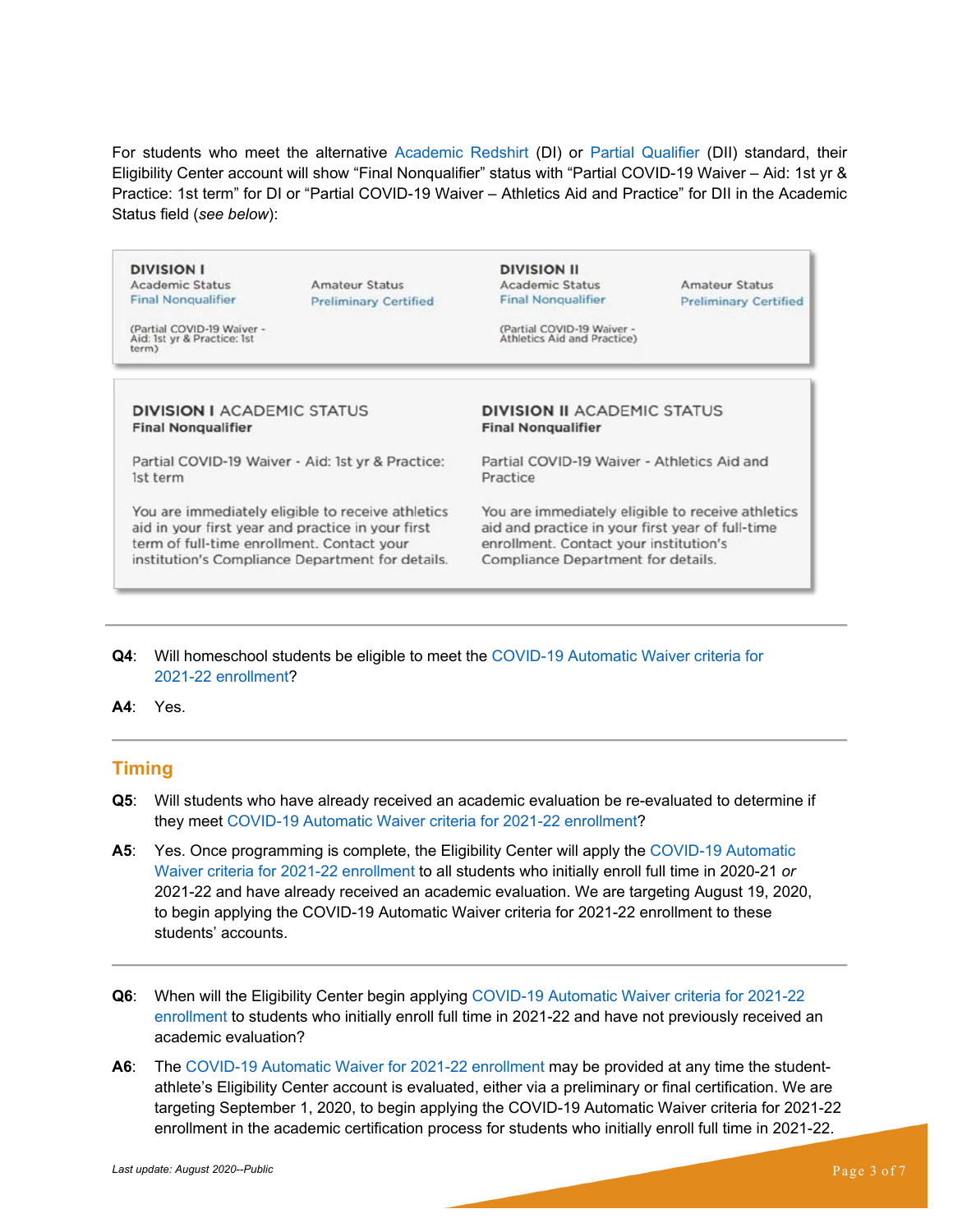## <span id="page-3-1"></span>**Submission of Academic Documents**

- **Q7:** Will there be any flexibility in requiring official academic documents?
- **A7:** Official academic records are necessary to ensure accurate initial-eligibility certifications and should be submitted via an [approved channel](http://www.ncaa.org/student-athletes/future/submitting-international-documents) whenever possible. Given the unique circumstances, if only unofficial records are available for students who initially enroll full time in 2021-22, please submit them to [ec-processing@ncaa.org](mailto:ec-processing@ncaa.org) directly from the email address associated with the student's Eligibility Center account for use in the academic evaluation.

## <span id="page-3-0"></span>**Academic Evaluations**

- **Q8:** How will the Eligibility Center approach schools with NCAA-approved core courses that offer distance, e-learning or hybrid options for students in 2020-21 due to COVID-19?
- **A8:** Consistent with the approach to reviews in Spring/Summer 2020, the Eligibility Center will not require a separate review of distance, e-learning or hybrid programs offered by schools with NCAAapproved core courses during 2020-21 in response to COVID-19. Students may complete their NCAA-approved core courses through the channels of instruction provided or recommended by their school, district or state department of education. For parents administering home school curriculum, please review the information included in the Eligibility Center home school [resources.](http://www.ncaa.org/student-athletes/future/home-school-students)

*Note*: This policy will apply to students from all grade levels (e.g., freshmen, sophomores) who complete distance, e-learning or hybrid courses in 2020-21 at schools with NCAA-approved core courses.

- **Q9:** How will the Eligibility Center approach high schools that issue Pass/Fail grades in 2020-21?
- **A9:** For NCAA-approved core courses completed in 2020-21 that have been issued a grade of Pass, the Eligibility Center will apply the credit earned in these courses toward the core-course requirement in the student's certification. If the student's core-course GPA would increase by assigning a value of 2.300, this value will be assigned to the Passed courses. However, if the student's core-course GPA would decrease by including the 2.300 value for Passed courses, the student's core-course GPA will be calculated based only on courses with assigned letter grades from previous terms (credit from these courses will still be applied toward the student's core-course requirements).

*Note:* This policy will apply to students from all grade levels (e.g., freshmen, sophomores) who successfully complete NCAA-approved pass/fail core courses in 2020-21.

- **Q10**: Will there be any flexibility in the Division I core-course time limitation for students who initially enroll full time in 2021-22?
- **A10**: Yes. For students who initially enroll full time in 2021-22, up to six core-course units completed after starting the seventh semester (and before full-time enrollment) will be used in the student's initialeligibility certification, regardless of whether the student graduated on time or when the courses are completed (i.e., during the academic year or Summer term).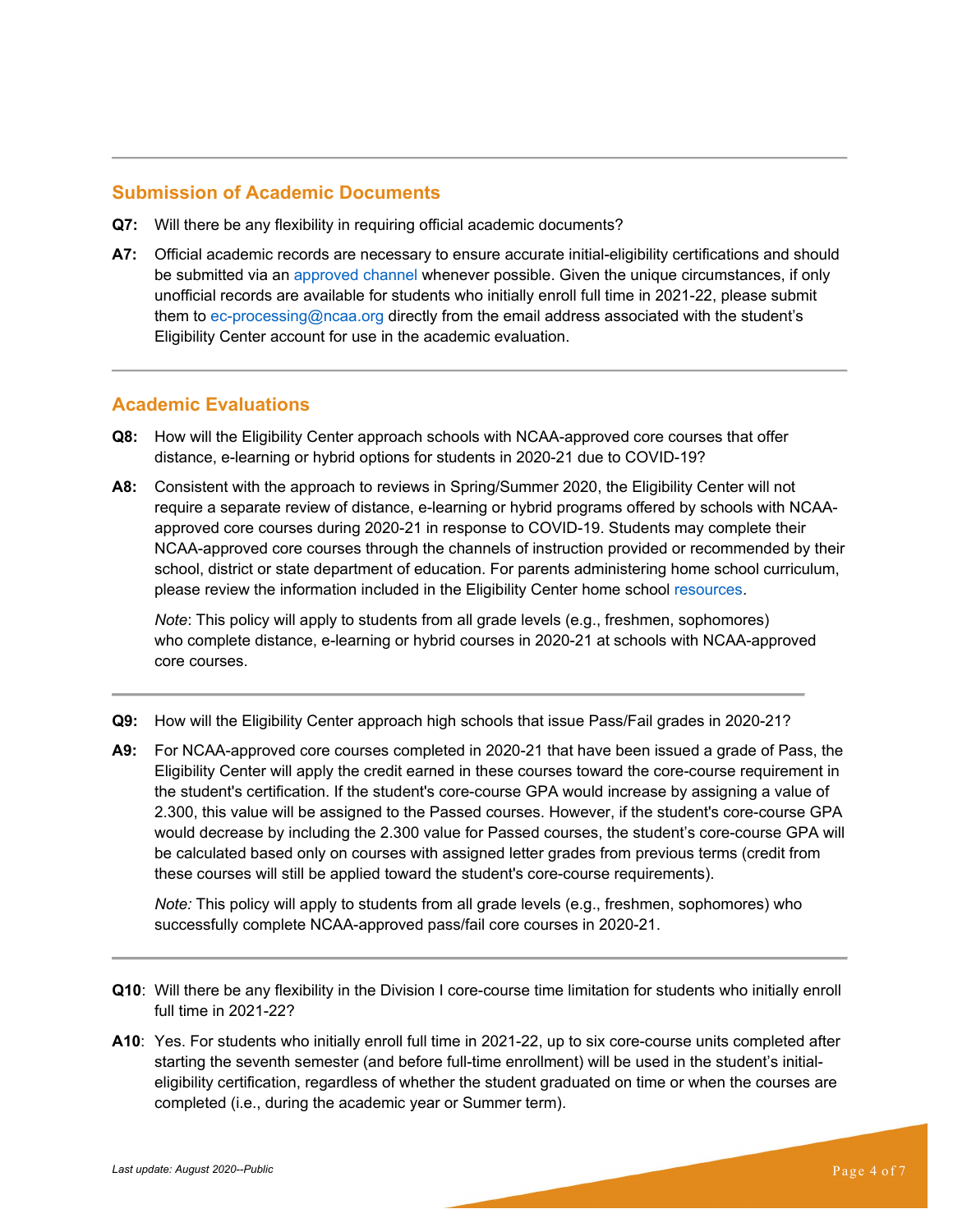*Note:* For Division I, all core courses completed before full-time enrollment may be used in the academic-redshirt certification.

- **Q11:** How will the Eligibility Center approach canceled international leaving examinations?
- **A11:** The Eligibility Center encourages submission of official year-by-year transcripts for evaluation of international students. For countries and/or examination boards issuing certificates/diplomas without final exams (based on other assessment methodologies), the Eligibility Center will accept the credential as acceptable proof of high school graduation, provided it is listed as an acceptable proof of graduation in the [NCAA International Guide.](http://fs.ncaa.org/Docs/eligibility_center/International_Information/International_Guide.pdf) As a reminder, the [Graduation Timeline Confirmation](http://fs.ncaa.org/Docs/eligibility_center/International_Information/Grad_Timeline_Form.pdf)  [Form](http://fs.ncaa.org/Docs/eligibility_center/International_Information/Grad_Timeline_Form.pdf) may also be submitted, as appropriate, to extend the graduation timeline.
- <span id="page-4-1"></span>**Q12:** What if students do not meet the [COVID-19 Automatic Waiver](#page-0-1) criteria for 2021-22 enrollment?
- **A12:** Member institutions may submit an initial-eligibility waiver for students who do not meet COVID-19 Automatic Waiver criteria for 2021-22 enrollment.

#### **Subsequent Classes**

- **Q13:** Will other classes (e.g., sophomores, juniors) receive any flexibility in the NCAA initial-eligibility standard as a result of COVID-19?
- **A13:** The approach to Pass/Fail grades and distance/e-learning/hybrid courses will apply to all students, including subsequent classes, who complete NCAA-approved core courses in Spring/Summer 2020 or during the 2020-21 academic year.

## <span id="page-4-0"></span>**Prior Classes**

- **Q14:** Will the [COVID-19 Automatic Waiver](#page-0-1) criteria for 2021-22 enrollment be retroactively applied to students who initially enroll full time in 2020-21?
- **A14:** Yes. Since these criteria may benefit students who initially enroll full time in 2020-21, they will be retroactively applied. We are targeting August 19, 2020, to begin applying the [COVID-19 Automatic](#page-0-1)  Waiver criteria [for 2021-22 enrollment](#page-0-1) to students who initially enroll full time in 2020-21.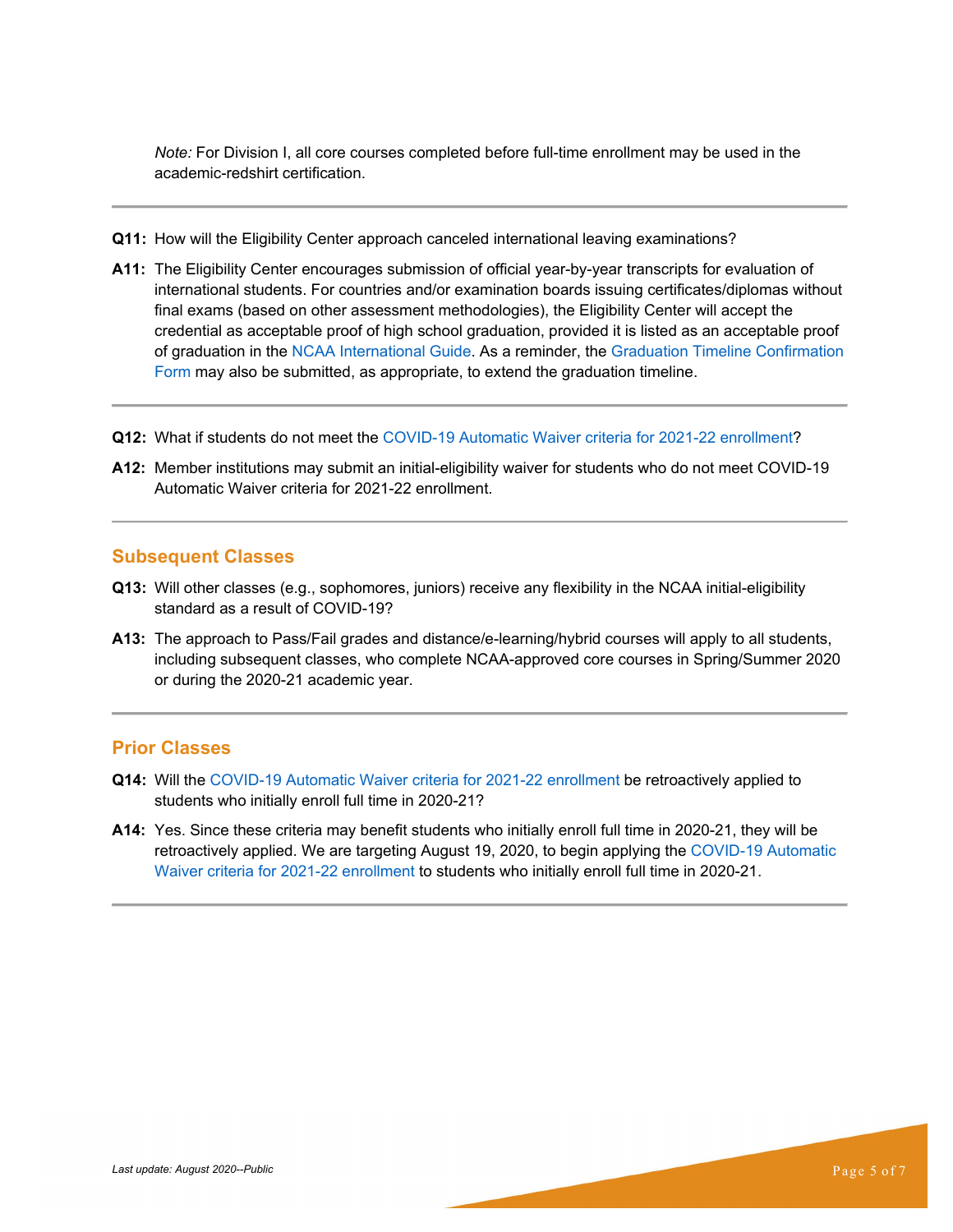- **Q15**: What COVID-19 alternative standards apply to students who initially enroll full time in 2020-21 (including mid-year enrollees)?
- **A15**: Students who initially enroll full time in 2020-21 (including mid-year enrollees) will receive an automatic initial-eligibility waiver that provides the highest level of relief for which they are eligible, per the criteria below.

<span id="page-5-0"></span>

| COVID-19 Automatic Waiver Criteria-2020-21 Enrollment*                           |                                                                                                                                                                                                                                      |                                                                                                                                                                                                                                                              |  |  |
|----------------------------------------------------------------------------------|--------------------------------------------------------------------------------------------------------------------------------------------------------------------------------------------------------------------------------------|--------------------------------------------------------------------------------------------------------------------------------------------------------------------------------------------------------------------------------------------------------------|--|--|
| <b>Alternative Standard</b>                                                      | <b>Division I</b>                                                                                                                                                                                                                    | <b>Division II</b>                                                                                                                                                                                                                                           |  |  |
| <b>Qualifier</b><br>Athletics aid, practice and competition.                     | <b>Complete Academic Record:</b><br>Core-course progression (10/7)<br>before starting 7th semester;**<br>$\bullet$<br>16 core-course units in the required<br>subject areas;<br>> 2.300 core-course GPA; and<br>Proof of graduation. | <b>Complete Academic Record:</b><br>16 core-course units in the required<br>subject areas;<br>> 2.200 core-course GPA; and<br>$\bullet$<br>Proof of graduation.<br>$\bullet$                                                                                 |  |  |
|                                                                                  | $-OR-$                                                                                                                                                                                                                               | $-OR-$                                                                                                                                                                                                                                                       |  |  |
|                                                                                  | <b>Pre-7th Semester:</b><br>Core-course progression (10/7)<br>requirement; and**<br>> 2.300 core-course GPA.<br>$\bullet$                                                                                                            | <b>Pre-7th Semester:</b><br>10 core units; and<br>$\bullet$<br>> 2.200 core-course GPA.                                                                                                                                                                      |  |  |
| <b>Academic Redshirt</b><br>Athletics aid (1st year) and<br>practice (1st term). | <b>Complete Academic Record:</b><br>16 core-course units in the required<br>subject areas;<br>≥ 2.000 core-course GPA; and<br>Proof of graduation.<br>$-OR-$                                                                         | N/A                                                                                                                                                                                                                                                          |  |  |
|                                                                                  | Pre-7th Semester:<br>10 core-course units; and<br>> 2.000 core-course GPA.                                                                                                                                                           |                                                                                                                                                                                                                                                              |  |  |
| <b>Partial Qualifier</b><br>Athletics aid and practice.                          | N/A                                                                                                                                                                                                                                  | <b>Complete Academic Record:</b><br>16 core-course units in the required<br>subject areas;<br>> 2.000 core-course GPA; and<br>Proof of graduation.<br>$\bullet$<br>$-OR-$<br>Pre-7th Semester:<br>10 core-course units; and<br>$\geq$ 2.000 core-course GPA. |  |  |

*\*Standardized test scores are excluded from these criteria.*

*\*\*Students certified based solely on international credentials are exempt from the 10/7 core-course progression requirement but must still complete 10 core-course units for the Pre-7th Semester alternative Qualifier standard.*